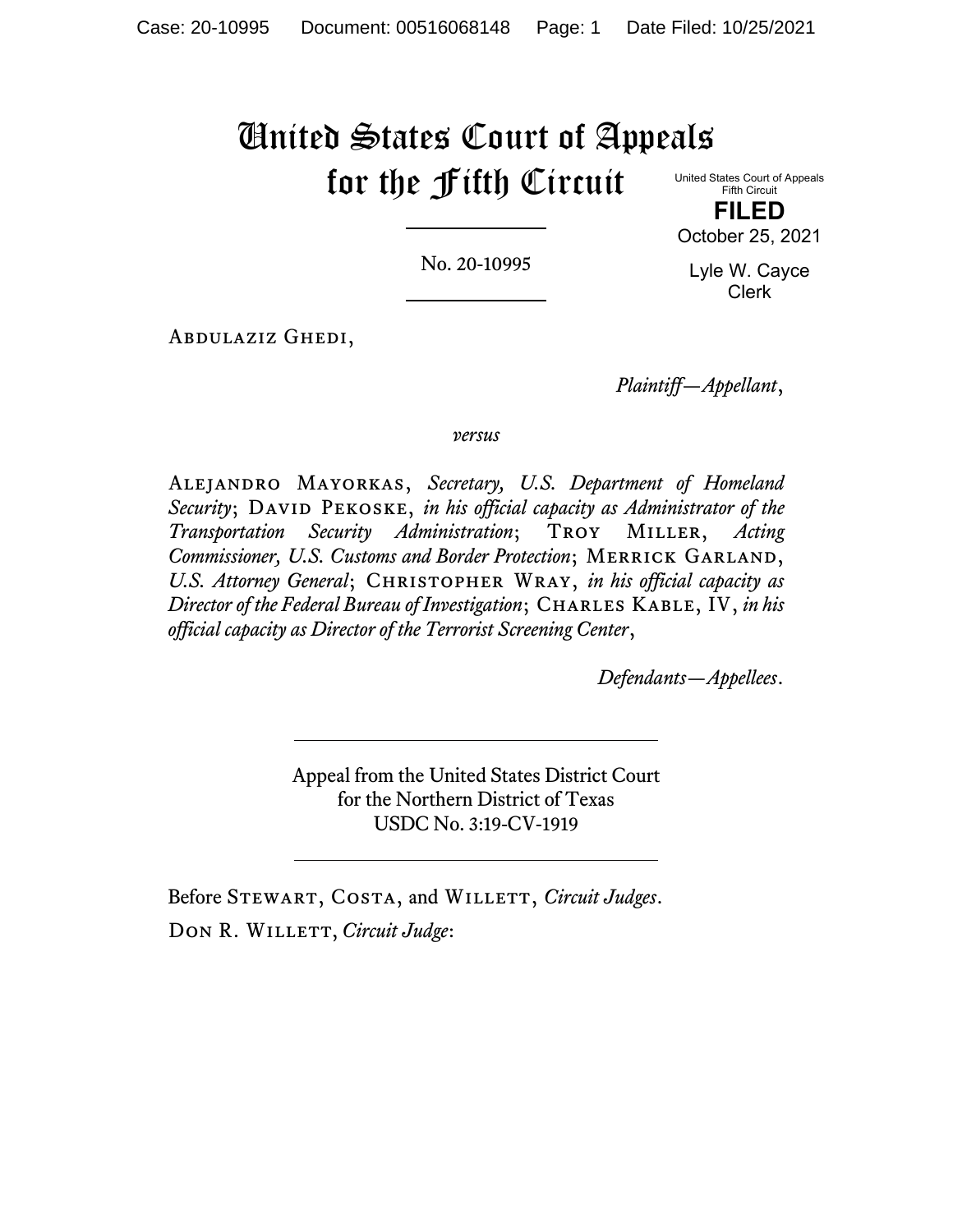Abdulaziz Ghedi is an international businessman who regularly jets across the globe. Frequent travelers, however, are not always trusted travelers. In recent years, Ghedi has had repeated run-ins with one of America's most beloved institutions: modern airport security. Ghedi complains that ever since he refused to be an informant for the Federal Bureau of Investigation a decade ago, he has been placed on a watchlist, leading to "extreme burdens and hardship while traveling." Unsurprisingly, the Government refuses to confirm or deny anything. Ghedi says these intrusive security annoyances have harmed him both professionally and reputationally. The law, however, is not on his side. Modern air travel is chock-full of irritations and indignities that leave many passengers not just bothered but humiliated. But Ghedi has not pleaded plausible claims, nor sued the right people. While Ghedi's hassles are certainly atypical, they do not dispense with our jurisdictional limits or with ordinary pleading standards. We thus AFFIRM the district court's dismissal of Ghedi's complaint.

I

# A

Understanding Ghedi's claims starts with understanding 21st century airport security, a byzantine structure featuring an alphabet soup of federal agencies. One such agency is DHS—the Department of Homeland Security. According to its website, one of its "top priorities is to resolutely protect Americans from terrorism and other homeland security threats."[1](#page-1-0) That includes "secur[ing] the nation's air . . . borders to prevent illegal activity while facilitating lawful travel and trade."<sup>[2](#page-1-1)</sup> DHS leaves the day-to-day of

<span id="page-1-0"></span><sup>1</sup> *Mission*, DHS (July 3, 2019), https://www.dhs.gov/mission.

<span id="page-1-1"></span> $^{2}$ *Id.*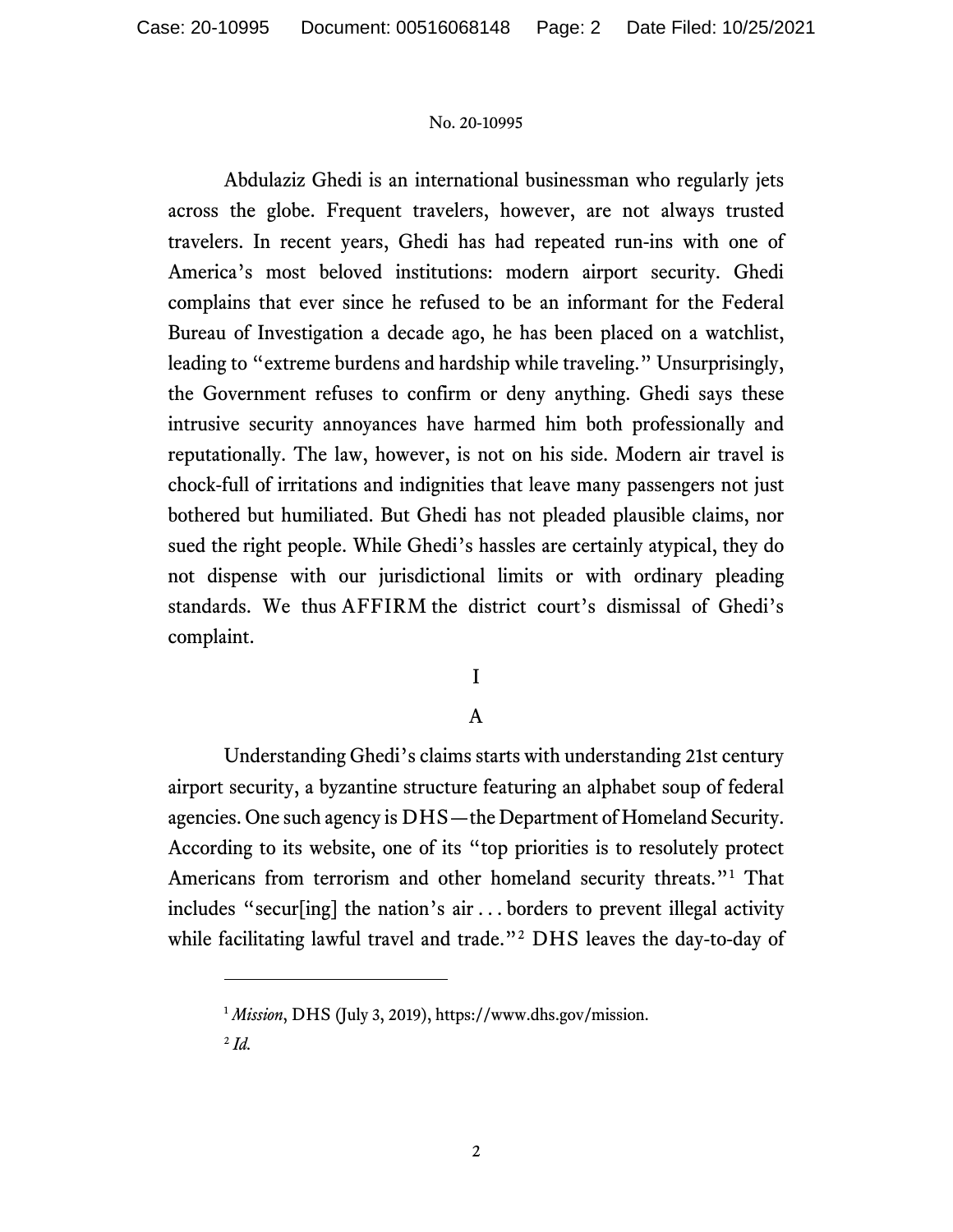airport security to specialized federal agencies, including the TSA (Transportation Security Administration), which generally screens passengers,[3](#page-2-0) and CBP (Customs and Border Protection), which specifically screens international passengers. [4](#page-2-1)

Still, it would be easier for DHS, TSA, and CBP to guard our airports if they knew who to look out for in the first place. To that end, the FBI administers a special anti-terrorism program called the TSC, or Terrorist Screening Center. According to the FBI's website, the TSC is "a multi-agency center" that that manages "the watchlist."<sup>[5](#page-2-2)</sup> What is the watchlist? The FBI describes it as a "database" containing the "identities of those who are known or reasonably suspected of being involved in terrorist activities."<sup>[6](#page-2-3)</sup> The TSC then provides those identities to "front-line screening" agencies," like TSA, to aid in "positively identifying known or suspected terrorists who are attempting to ... enter the country,  $[or]$  board an aircraft  $\ldots$ ."[7](#page-2-4)

The Government admits, though, that within the watchlist are at least two sub-lists—the No Fly List and the Selectee List. Inclusion on either comes with consequences. The No Fly List is exactly what it sounds like: a

<span id="page-2-3"></span><sup>6</sup> *Terrorist Screening Center*, *supra* note 5; 49 C.F.R. § 1560.105(b) (implementing the watchlist).

<span id="page-2-4"></span><sup>7</sup> *Terrorist Screening Center*, *supra* note 5; 49 U.S.C. § 114(h) (providing for sharing the watchlist with front-line agencies).

<sup>3</sup> 49 U.S.C. § 114(e)(1).

<sup>4</sup> 6 U.S.C. § 211(c).

<span id="page-2-2"></span><span id="page-2-1"></span><span id="page-2-0"></span><sup>5</sup> *Terrorist Screening Center*, FBI, https://www.fbi.gov/about/leadership-andstructure/national-security-branch/tsc; *see also* 49 U.S.C. § 114(h) (providing statutory authority for the watchlist).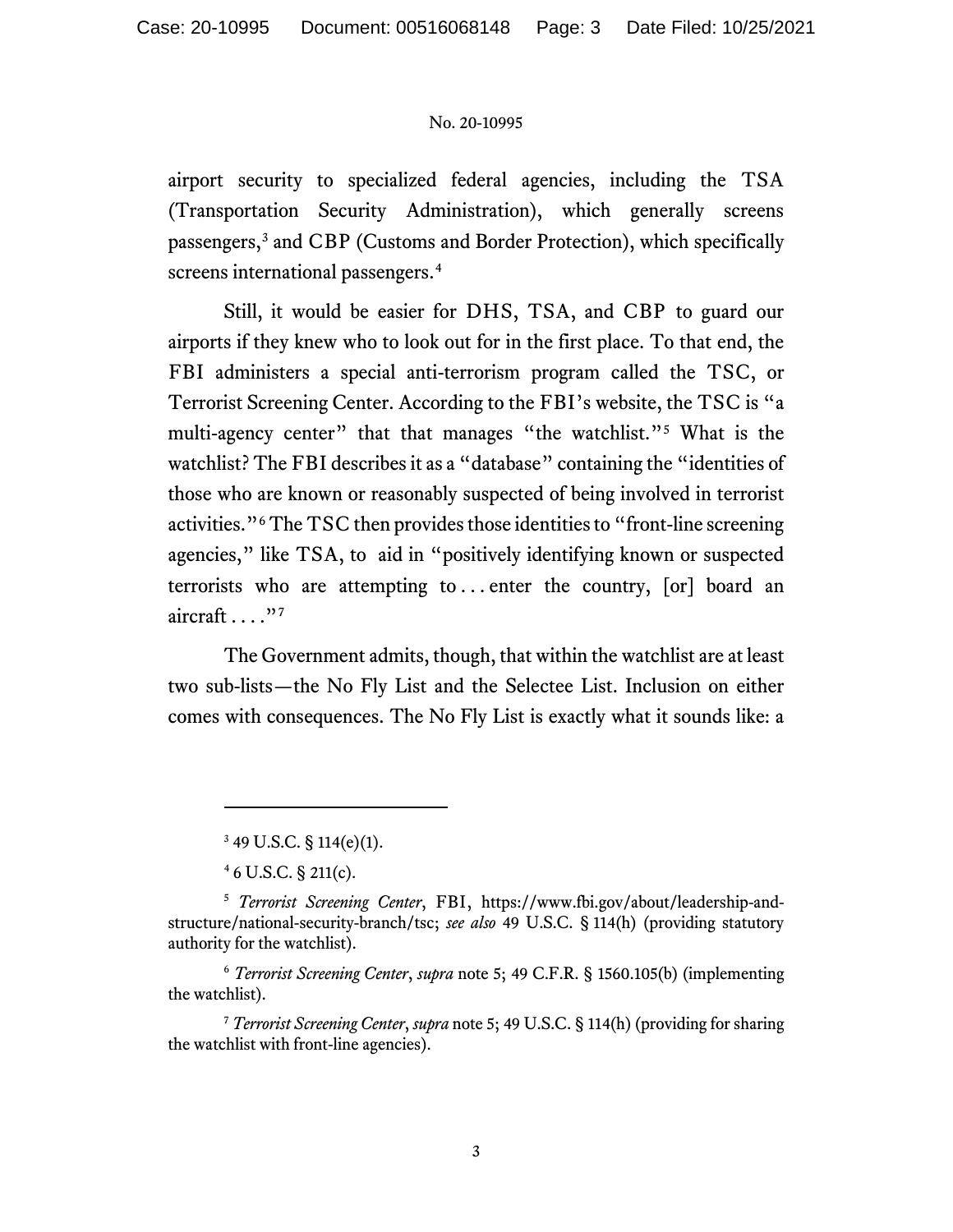list of individuals that the TSA prohibits from flying.<sup>[8](#page-3-0)</sup> In contrast, someone on the Selectee List may still fly. The TSA, however, will subject the individual to "enhanced screening" before boarding.[9](#page-3-1) According to the Government, enhanced screening differs from standard screening in two ways. First, it takes more time for the passenger. The TSA will search the passenger's person multiple times and in multiple ways instead of using a single search. Second, the screening itself is more intrusive. TSA will search the passenger's property for trace amounts of explosives, physically search luggage, power electronics on and off, and examine the passenger's footwear.

Still, merely undergoing enhanced screening does not mean that the TSC has placed a passenger on the Selectee List. According to the Government, any passenger with an "SSSS" printed on his boarding pass must undergo enhanced screening. And those passengers might have an SSSS printed on their boarding passes due to inclusion on the Selectee List, "random selection," or "reasons unrelated to any status." Passengers not on the Selectee List can even end up with an SSSS designation on multiple, consecutive flights. The Government neither confirms nor denies who is included on either list since that would reveal information of "considerable value" to terrorists.

Passengers that undergo enhanced screening for unexplained reasons do have at least one remedy, though. Congress has required the Secretary of Homeland Security to provide passengers "delayed or prohibited from boarding a commercial aircraft" by TSA a "timely and fair process" to

<sup>8</sup> 49 C.F.R. § 1560.105(b)(1); *Beydoun v. Sessions*, 871 F.3d 459, 468 (6th Cir. 2017).

<span id="page-3-1"></span><span id="page-3-0"></span><sup>9</sup> § 1560.105(b)(2); *Beydoun*, 871 F.3d at 462–63; *Abdi v. Wray*, 942 F.3d 1019, 1023 (10th Cir. 2019).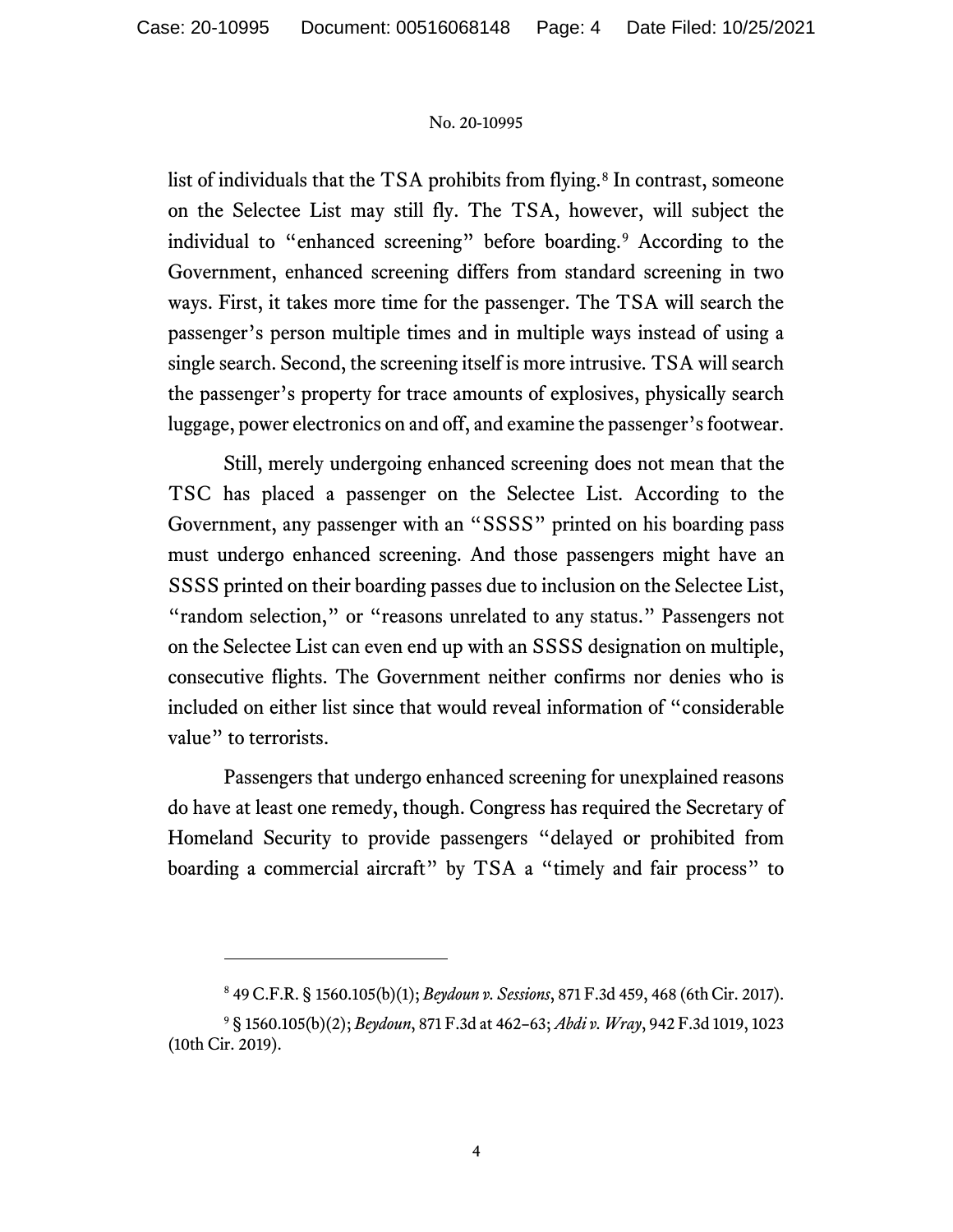challenge why.<sup>[10](#page-4-0)</sup> Congress directly required the TSA to do that too.<sup>[11](#page-4-1)</sup> The response is the Traveler Redress Inquiry Program, or DHS TRIP. Anyone "who believe<sup>[s]</sup> they have been improperly or unfairly delayed or prohibited from boarding an aircraft" because of the Selectee List may seek redress.<sup>[12](#page-4-2)</sup> The "TSA, in coordination with the TSC and other appropriate Federal law enforcement or intelligence agencies, if necessary, will review [the aggrieved passenger's] documentation and information[,] . . . correct any erroneous information, and provide the individual with a timely written response."<sup>[13](#page-4-3)</sup>

B

Ghedi is president of an American company that operates globally. He is also first-generation American. And like many naturalized American citizens, Ghedi, born in Somalia, has not forgotten his roots. His company is a major importer of chickens, eggs, and meat into Somalia. Ghedi personally invests in Somalia's hotel industry. And Ghedi commits significant amounts of his time, talent, and treasure towards helping everyday Somalis. For instance, Ghedi founded the Qalam Scholarship Fund, which pays for Somalis to attend universities in Kenya, Uganda, and Egypt. He also founded the Somali Resource Center, which provides critical services to Somali refugees.[14](#page-4-4)

- <sup>12</sup> 49 C.F.R. § 1560.201.
- $13 \text{ }$ § 1560.205(d).

<span id="page-4-4"></span><span id="page-4-3"></span><span id="page-4-2"></span><span id="page-4-1"></span><span id="page-4-0"></span><sup>14</sup> As we discuss more fully below, Ghedi is appealing the district court's dismissal of his complaint. Therefore, we accept his version of the facts, including the details about his travel, as true. *See Di Angelo Publ'ns, Inc. v. Kelley*, 9 F.4th 256, 260 (5th Cir. 2021)

 $10$  49 U.S.C. § 44926(a).

 $11 \S$  44903(j)(2)(C)(iii)(I).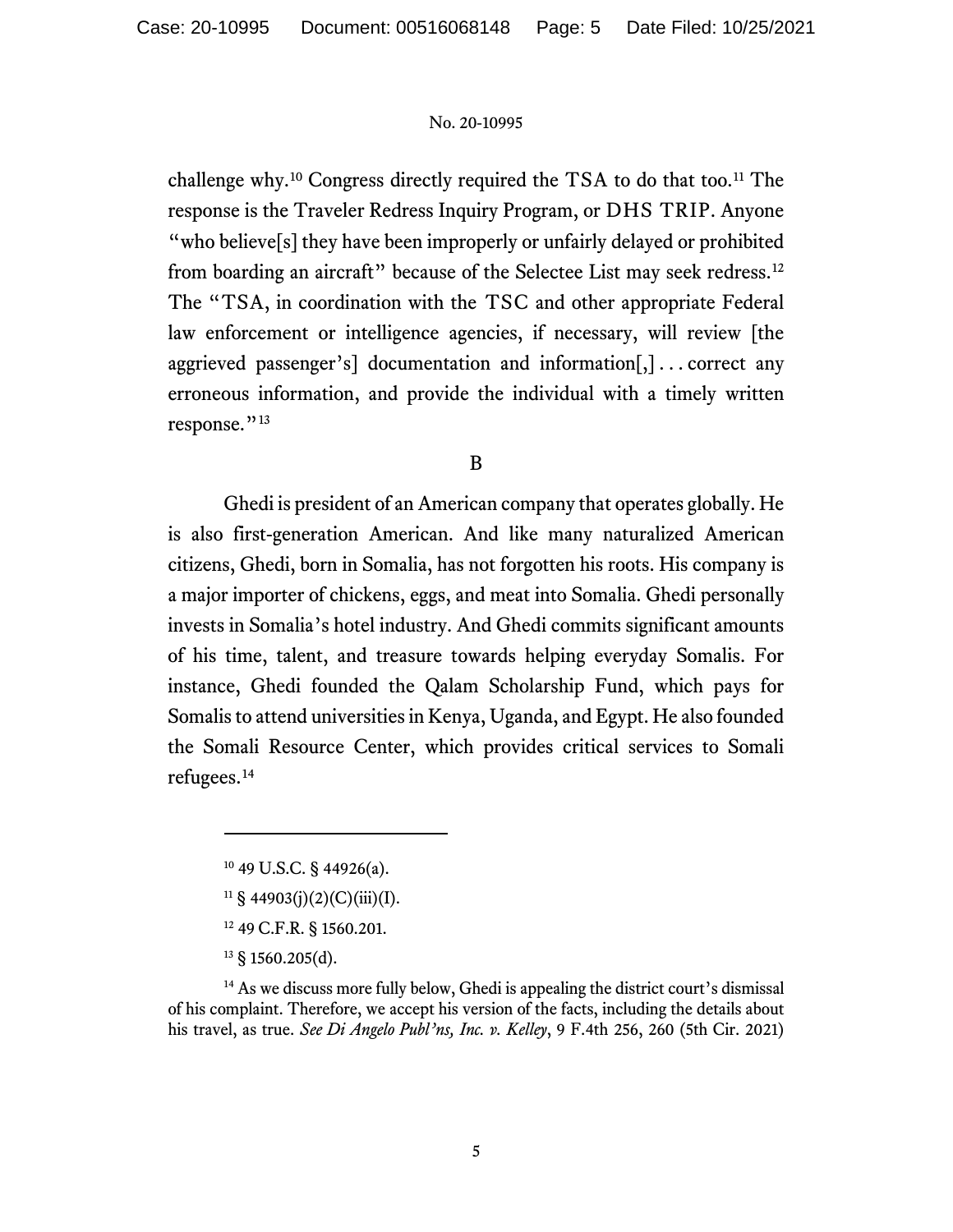Ghedi's extensive professional and personal connections with Somalia require him to fly internationally on a regular basis. They seem to have caught the FBI's attention as well. According to Ghedi, an FBI special agent approached him in 2012. The special agent asked Ghedi to serve as an informant. Ghedi declined, but offered to inform "the relevant authorities . . . of any wrongdoing of which he [became] aware, without the need to be on the FBI's payroll."

Ghedi claims that he "began experiencing extreme burdens and hardship while traveling" shortly after declining the FBI's request. For example, since 2012 he has experienced:

- an inability to print a boarding pass at home, requiring him to interact with ticketing agents "for an average of at least one hour, when government officials often appear and question" him;
- an SSSS designation on his boarding passes;
- TSA searches of his belongings, "with the searches usually lasting at least an hour";
- TSA pat downs when departing the U.S. and CBP pat downs when returning to the U.S.;
- encounters with federal officers when boarding and deboarding planes;

<sup>(&</sup>quot;Where, as here, 'the district court rules on jurisdiction without resolving factual disputes ... we consider the allegations in the plaintiff's complaint as true  $\dots$ .'" (quoting *Laufer v. Mann Hosp., L.L.C.*, 996 F.3d 269, 271–72 (5th Cir. 2021) (internal quotation omitted))); *Johnson v. BOKF Nat'l Ass'n*, F.4th \_\_, \_\_(5th Cir. 2021) (explaining that in reviewing the district court's dismissal of a complaint under Federal Rule of Civil Procedure 12(b)(6) we "accept<sup>[]</sup> all well-pleaded facts as true, view[ing] them in the light most favorable to the plaintiff, and draw[ing] all reasonable inferences in the plaintiff's favor").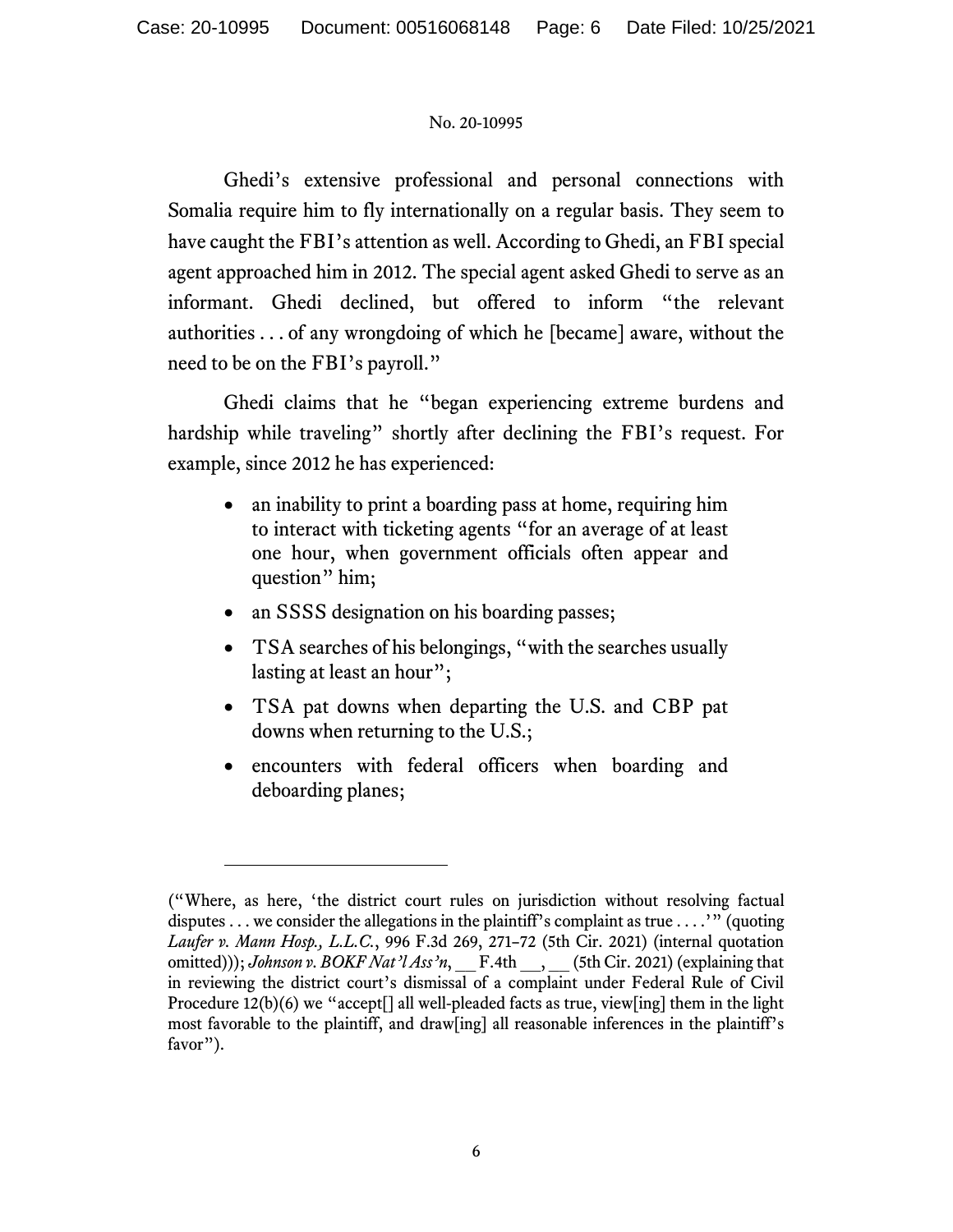- questioning and searches by CBP officers "for an average" of two to three hours" after returning from international travel;
- CBP confiscation of his laptop and cellphone "for up to three weeks";
- being taken off an airplane two times after boarding; and
- being detained for seven hours by DHS and CBP officials in Buffalo, New York in May 2012 and being detained in Dubai for two hours in March 2019.

Ghedi also claims that those traveling with him, including his children, are subject to additional searches and pat downs and receive the SSSS designation on their boarding passes. Ghedi states that due to these difficulties, he has "often miss[ed] his scheduled flights."

These travel difficulties, according to Ghedi, occur because he is on the Selectee List. And Ghedi claims that his placement on the Selectee List "is due, in part, to him declining the FBI's request to serve as an informant."

Ghedi states that he initiated DHS TRIP inquiries on two occasions—first in 2012 and then again in 2019. As to his 2012 inquiry, Ghedi says only that this "inquiry did not resolve his travel issues or remove him" from the Selectee List. As to his 2019 inquiry, Ghedi says he received a "standard response letter" stating that DHS could neither confirm nor deny whether Ghedi was on any watchlist. The letter also said that DHS had corrected its records where "necessary, including, as appropriate, notations that may assist in avoiding [future] incidents of misidentification."

Ghedi filed a lawsuit against various federal officers in their official capacities—the Acting Secretary of DHS, the Administrator of TSA, the Commissioner of CBP, the Attorney General, and the Directors of the FBI and Terrorist Screening Center. He brought five different claims: (1) Fourth Amendment violations by DHS, TSA, and CBP due to the pat-down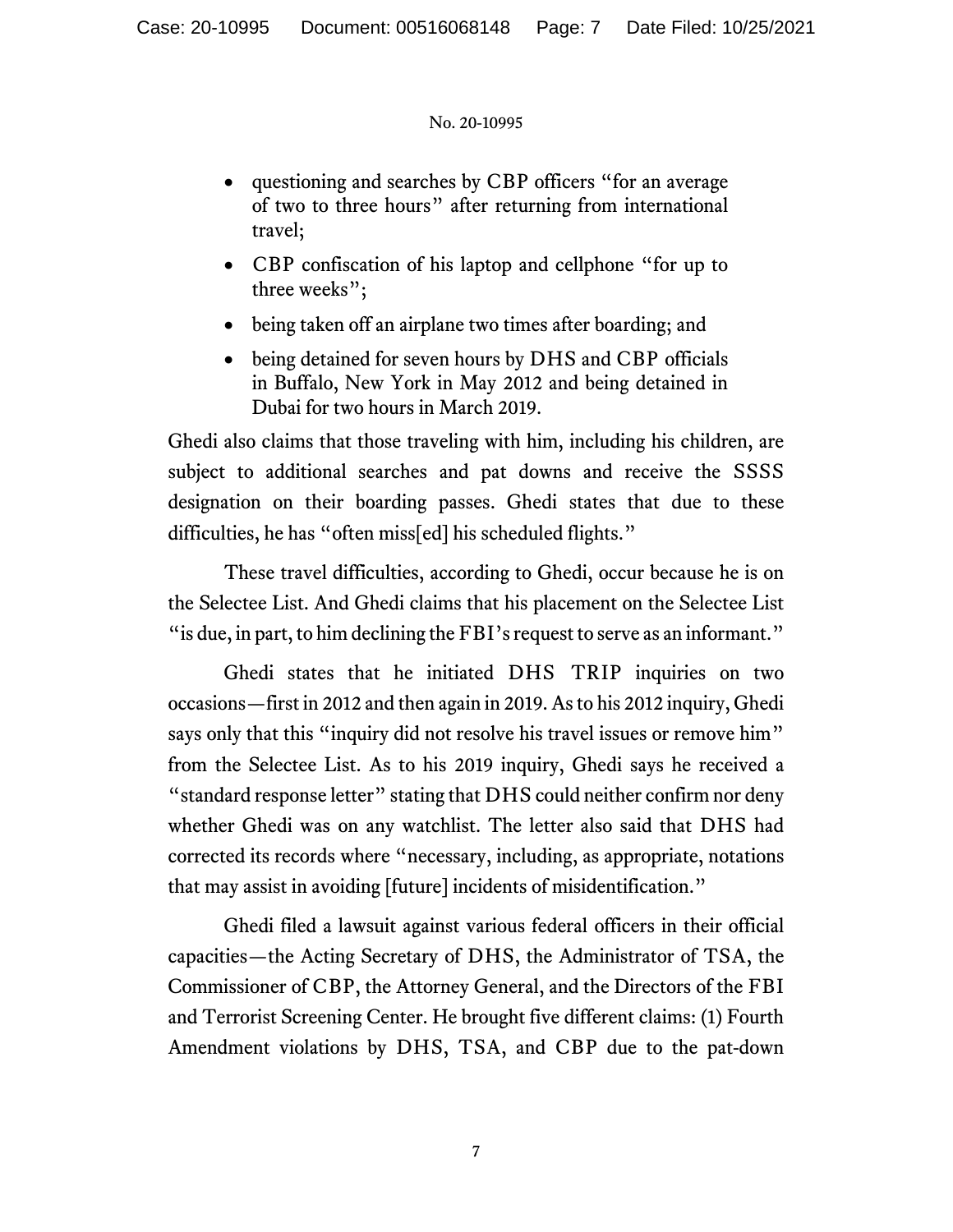searches and prolonged detentions; (2) Fourth Amendment violations by DHS, TSA, and CBP for searches of his cellphones; (3) Fifth Amendment due process violations by all Defendants for the lack of adequate procedures to challenge placement on the Selectee List; (4) Administrative Procedure Act violations by all Defendants for the lack of adequate process to challenge his placement on the Selectee List and the searches and seizures of his person and effects; and (5) APA violations by the Attorney General, the FBI, and the TSC for placing Ghedi on the Selectee List in retaliation for his refusal to become an FBI informant. Ghedi sought declaratory relief concerning the alleged Fourth and Fifth Amendment violations as well as the APA violations. He also sought injunctive relief that would "order DHS TRIP to revise its policies" and reexamine his previous inquiry. Ghedi further asked the district court to enjoin Defendants from conducting searches of his person or property without probable cause.

Defendants moved to dismiss under Federal Rule of Civil Procedure 12(b)(1) for lack of jurisdiction, and 12(b)(6) for failure to state a claim. The district court granted their motion in a short order. The order first dismissed several of Ghedi's claims for lack of subject-matter jurisdiction under 49 U.S.C. § 46110, which provides appellate courts with exclusive jurisdiction over challenges to TSA orders.<sup>[15](#page-7-0)</sup> According to the district court, § 46110 prohibited its consideration of Ghedi's challenges to the inadequate DHS TRIP procedures, violations of his Fourth Amendment rights, and placement on the watchlist. The district court then concluded that Ghedi could not bring claims based on facts outside of a six-year statute of limitations. The district court also found that "Plaintiff has failed to

<span id="page-7-0"></span><sup>15</sup> 49 U.S.C. § 46110.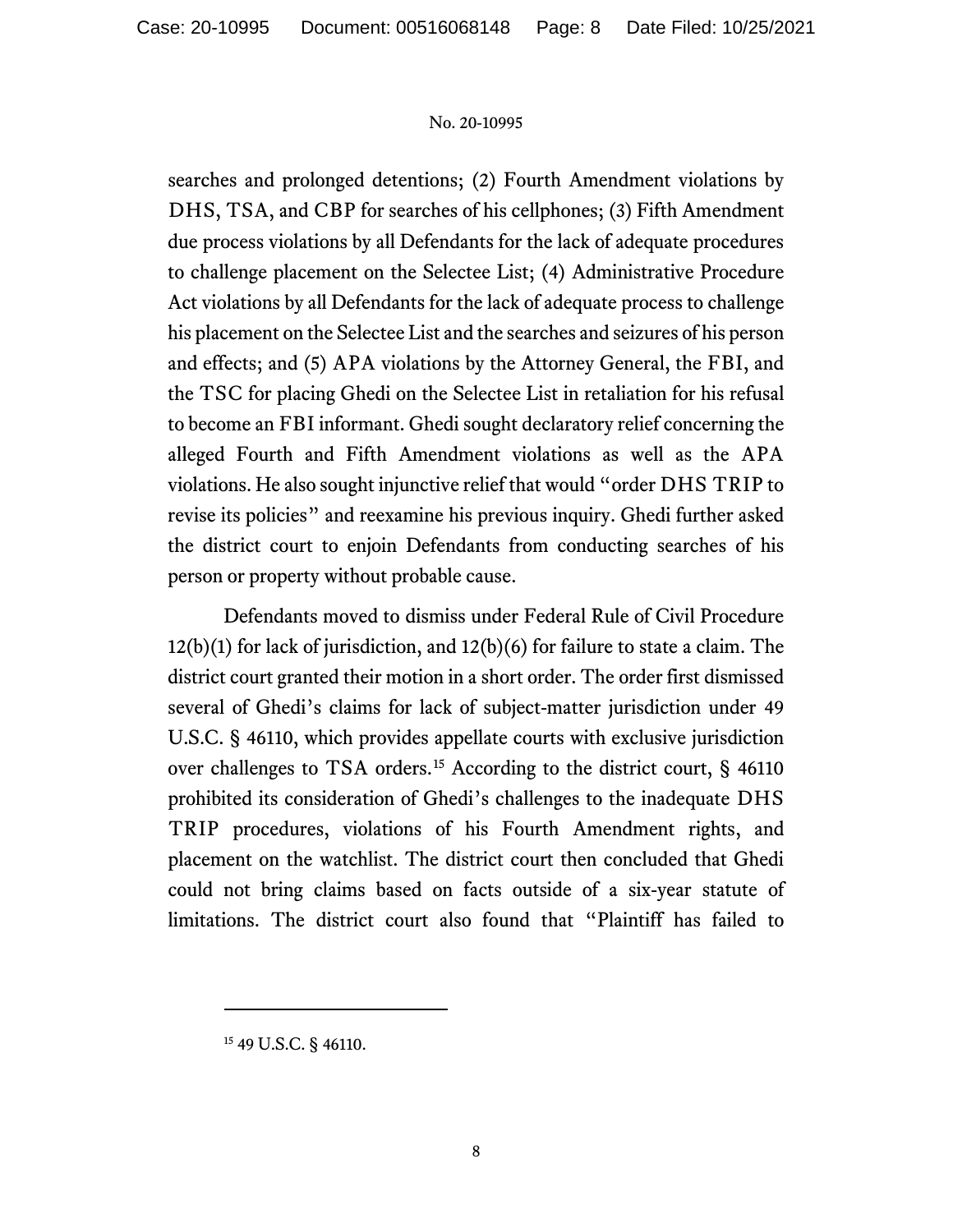sufficiently allege a present injury or imminent threat of future injury" and thus lacked standing to bring any of his claims.

The district court alternatively found that Ghedi failed to state a claim for all five counts in the complaint. First, the court dismissed the procedural due process claim because: "(1) Plaintiff has failed to plead a deprivation of the right to travel; (2) Plaintiff has failed to plead a protected interest in his reputation and a 'plus' factor; and (3) the redress process is constitutionally adequate." Next, the district court dismissed the Fourth Amendment claims because Ghedi failed to state a claim that any of the searches or seizures were unreasonable. Finally, the district court dismissed the two APA claims. The first APA claim, according to the district court, "is coextensive with [the] procedural due process and Fourth Amendment claims." And the second, concerning the alleged retaliation, is "based on mere speculation and devoid of any facts supporting an inference that Plaintiff was placed on the [Selectee List] 'at least in part' from declining" to serve as an FBI informant.

Ghedi timely appealed.

# II

We review de novo the district court's dismissal for failure to state a claim under Rule  $12(b)(6)$ .<sup>[16](#page-8-0)</sup> The plaintiff's "complaint must contain sufficient factual matter, accepted as true, to 'state a claim to relief that is plausible on its face.'"[17](#page-8-1) A claim is facially plausible when its factual matter allows us to draw a "reasonable inference that the defendant is liable for the

<span id="page-8-0"></span><sup>16</sup> *Boudreaux v. La. State Bar Ass'n*, 3 F.4th 748, 753 (5th Cir. 2021) (citation omitted).

<span id="page-8-1"></span><sup>17</sup> *Ashcroft v. Iqbal*, 556 U.S. 662, 678 (2009) (quoting *Bell Atl. Corp. v. Twombly*, 550 U.S. 554, 570 (2007)).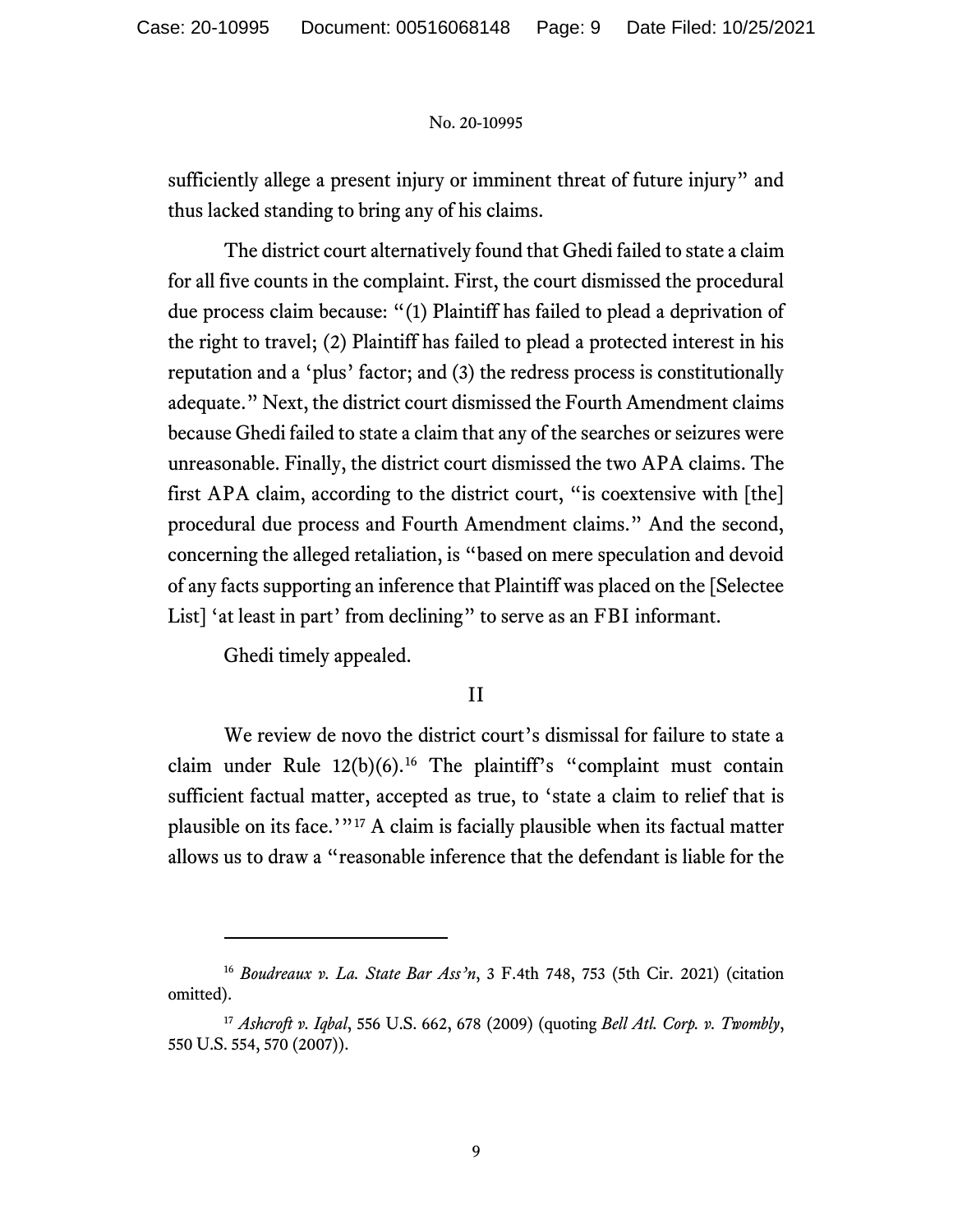misconduct alleged."[18](#page-9-0) A merely "speculative" inference is not enough, and we ignore the complaint's legal conclusions in determining facial plausibility.[19](#page-9-1) At end, determining facial plausibility is a "context-specific task" that requires us to draw on our "judicial experience and common sense."<sup>[20](#page-9-2)</sup>

Likewise, we review de novo the district court's dismissal for lack of subject-matter jurisdiction under Rule 12(b)(1). The party seeking to invoke subject-matter jurisdiction has the burden to establish it.<sup>[21](#page-9-3)</sup> "Dismissal for lack of subject-matter jurisdiction ... is proper only when the claim is so . . . 'completely devoid of merit as not to involve a federal controversy.'"[22](#page-9-4) A claim fails that test when the plaintiff does not "plausibly allege all jurisdictional allegations."[23](#page-9-5) In other words, the same plausibility standard that applies in the Rule 12(b)(6) context also applies to Rule  $12(b)(1).^{24}$  $12(b)(1).^{24}$  $12(b)(1).^{24}$ 

<span id="page-9-4"></span><span id="page-9-3"></span><span id="page-9-2"></span><span id="page-9-1"></span><span id="page-9-0"></span><sup>22</sup> *Brownback v. King*, 141 S. Ct. 740, 749 (2021) (quoting *Steel Co. v. Citizens for Better Env't*, 523 U.S. 83, 89 (1998)).

<sup>23</sup> *Id.* at 749.

<span id="page-9-6"></span><span id="page-9-5"></span><sup>24</sup> See id. (holding that plausibility applies equally to reviewing both the merits and jurisdictional allegations in a complaint); *see also Davis v. United States*, 597 F.3d 646, (5th Cir. 2009) (per curiam) ("A Rule  $12(b)(1)$  motion should be granted only 'if it appears certain that the plaintiff cannot prove a plausible set of facts that establish subject-matter jurisdiction.'" (quoting *Castro v. United States*, 560 F.3d 381, 386 (5th Cir. 2009))).

<sup>18</sup> *Id.* at 678 (citing *Twombly*, 550 U.S. at 556).

<sup>19</sup> *Twombly*, 550 U.S. at 555.

<sup>20</sup> *Ashcroft*, 556 U.S. at 679.

<sup>21</sup> *Boudreaux*, 3 F.4th at 753 (citation omitted).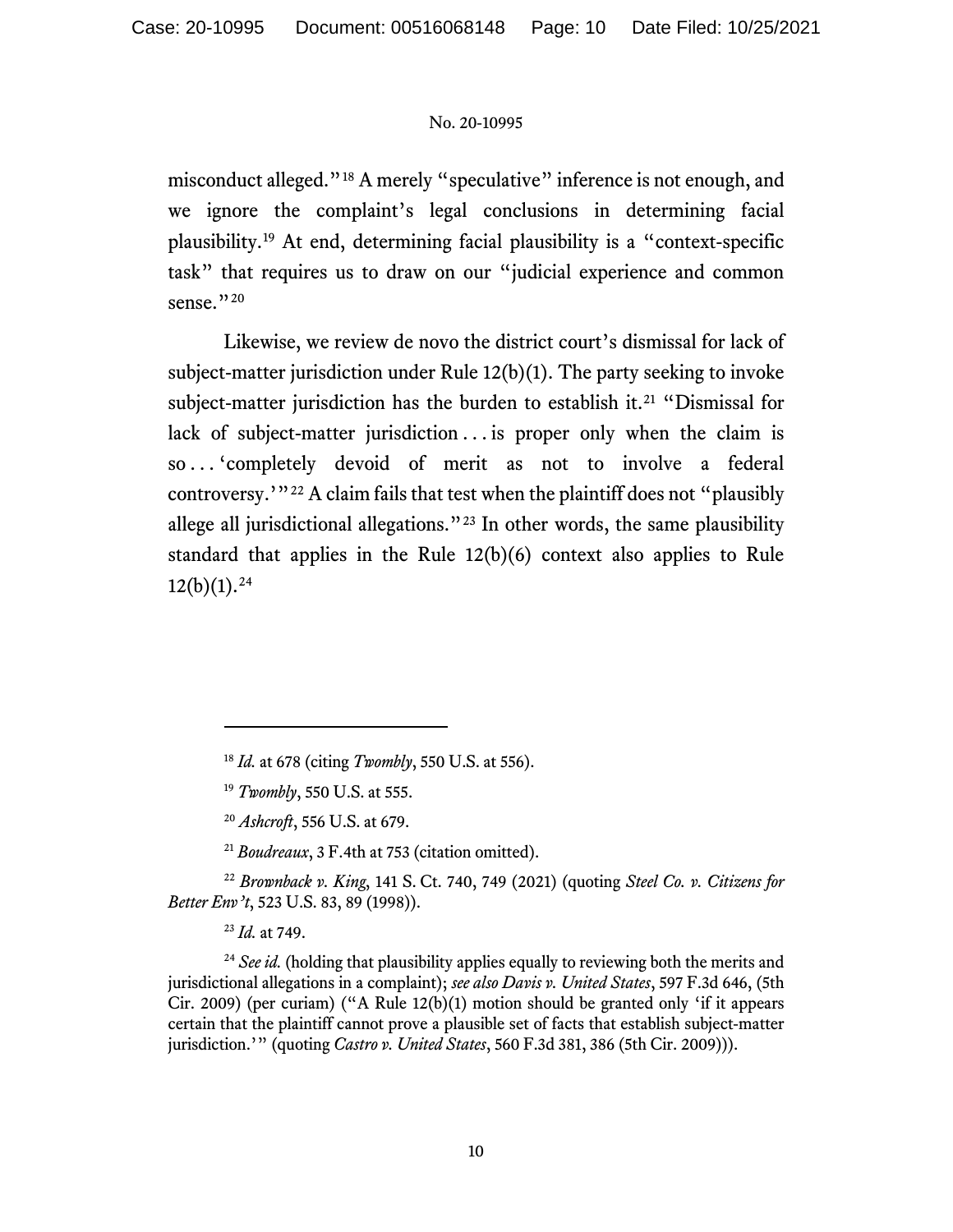# III

We turn first to Ghedi's constitutional claims, that Defendants violated the Fourth and Fifth Amendments. For the reasons explained below, we cannot reach the merits of his Fourth Amendment claims. Similarly, his Fifth Amendment claims fail on plausibility grounds.

### A

Ghedi brings two Fourth Amendment claims. The first alleges that the heads of the DHS, TSA, and CBP violated his Fourth Amendment rights through "prolonged detentions," and "numerous invasive, warrantless patdown searches" lacking probable cause. The second alleges that the heads of the DHS, TSA, and CBP also violated his Fourth Amendment rights through their agents conducting "warrantless searches of his cell phones without probable cause." The Fourth Amendment protects "[t]he right of the people to be secure in their persons . . . and effects, against unreasonable searches and seizures."<sup>[25](#page-10-0)</sup> Outside the border context, a warrantless search of a cellphone—whether supported by probable cause or not—is generally unreasonable.<sup>[26](#page-10-1)</sup> The district court dismissed these claims.

As a reminder, Ghedi had the burden to plausibly allege a federal controversy. If he did not, then the district court lacked subject-matter jurisdiction to decide his claims. This limitation comes from Article III's requirement that federal courts decide only "Cases" and "Controversies."<sup>[27](#page-10-2)</sup> A Case or Controversy exists only when the plaintiff has "standing to sue."<sup>[28](#page-10-3)</sup>

<span id="page-10-0"></span><sup>&</sup>lt;sup>25</sup> U.S. CONST. amend. IV.

<span id="page-10-2"></span><span id="page-10-1"></span><sup>26</sup> *Riley v. California*, 573 U.S. 373, 386 (2014).

 $27$  U.S. CONST. art. III, § 2.

<span id="page-10-3"></span><sup>28</sup> *Deutsch v. Annis Enters., Inc.*, 882 F.3d 169, 173 (5th Cir. 2018) (per curiam).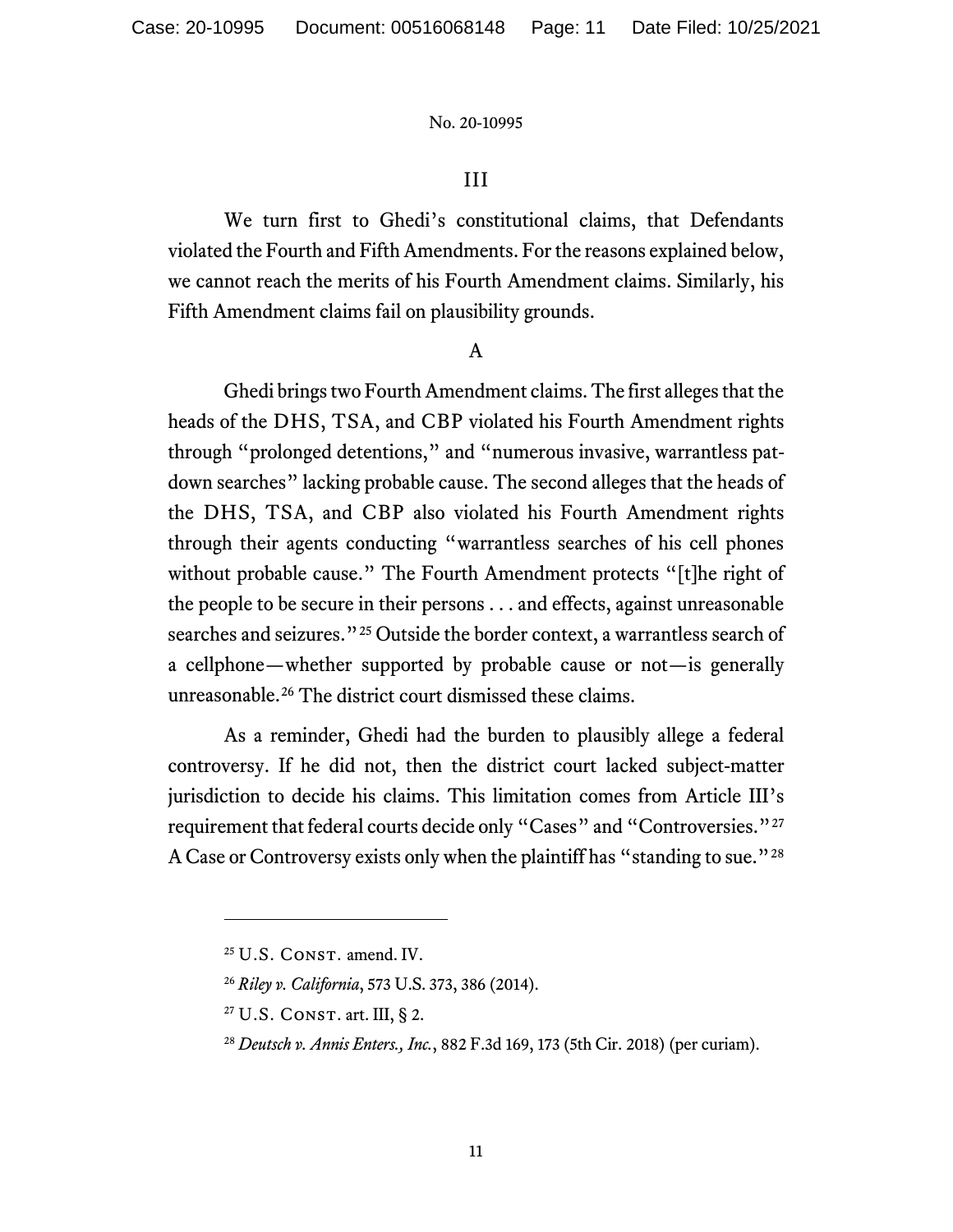And standing to sue exists only when the plaintiff plausibly alleges three elements—(1) an "injury in fact," (2) that is "fairly ... trace[able] to the challenged action of the defendant," and (3) that is "likely . . . redress[able] by a favorable decision."[29](#page-11-0) We disagree with the district court that Ghedi failed to allege a plausible injury in fact. But we affirm because Ghedi has failed to plausibly allege that his injury is fairly traceable to these Defendants.

# (1)

Not just any injury will suffice to establish standing. Ghedi is requesting prospective relief, declaratory and injunctive, which means that he must "show that 'there is a real and immediate threat of repeated injury.'"<sup>[30](#page-11-1)</sup> "Merely having suffered an injury in the past is not enough."<sup>[31](#page-11-2)</sup> Defendants say that Ghedi's claim to standing fails here since he has not alleged any concrete travel plans. We disagree.

Defendants cite the Supreme Court's decision in *Lujan v. Defenders of Wildlife*. [32](#page-11-3) In that case, conservationists sued to stop foreign, federally backed construction projects in a bid to protect endangered wildlife. [33](#page-11-4) The conservationists alleged they had traveled to the construction site areas before to observe wildlife; that they intended to go back at some point; but that they had "no current plans" to travel.<sup>[34](#page-11-5)</sup> Those facts did not establish an imminent future injury, said the Court. The previous travel "prove[d]

<sup>29</sup> *Lujan v. Defenders of Wildlife*, 504 U.S. 555, 560–61 (1992).

<span id="page-11-5"></span><span id="page-11-4"></span><span id="page-11-3"></span><span id="page-11-2"></span><span id="page-11-1"></span><span id="page-11-0"></span><sup>30</sup> *Deutsch*, 882 F.3d at 173 (citing *City of Los Angeles v. Lyons*, 461 U.S. 95, 102 (1983)).

<sup>31</sup> *Id.*

<sup>32</sup> 504 U.S. 555 (1992).

<sup>33</sup> *Lujan*, 504 U.S. at 563.

<sup>34</sup> *Id.* at 563–64.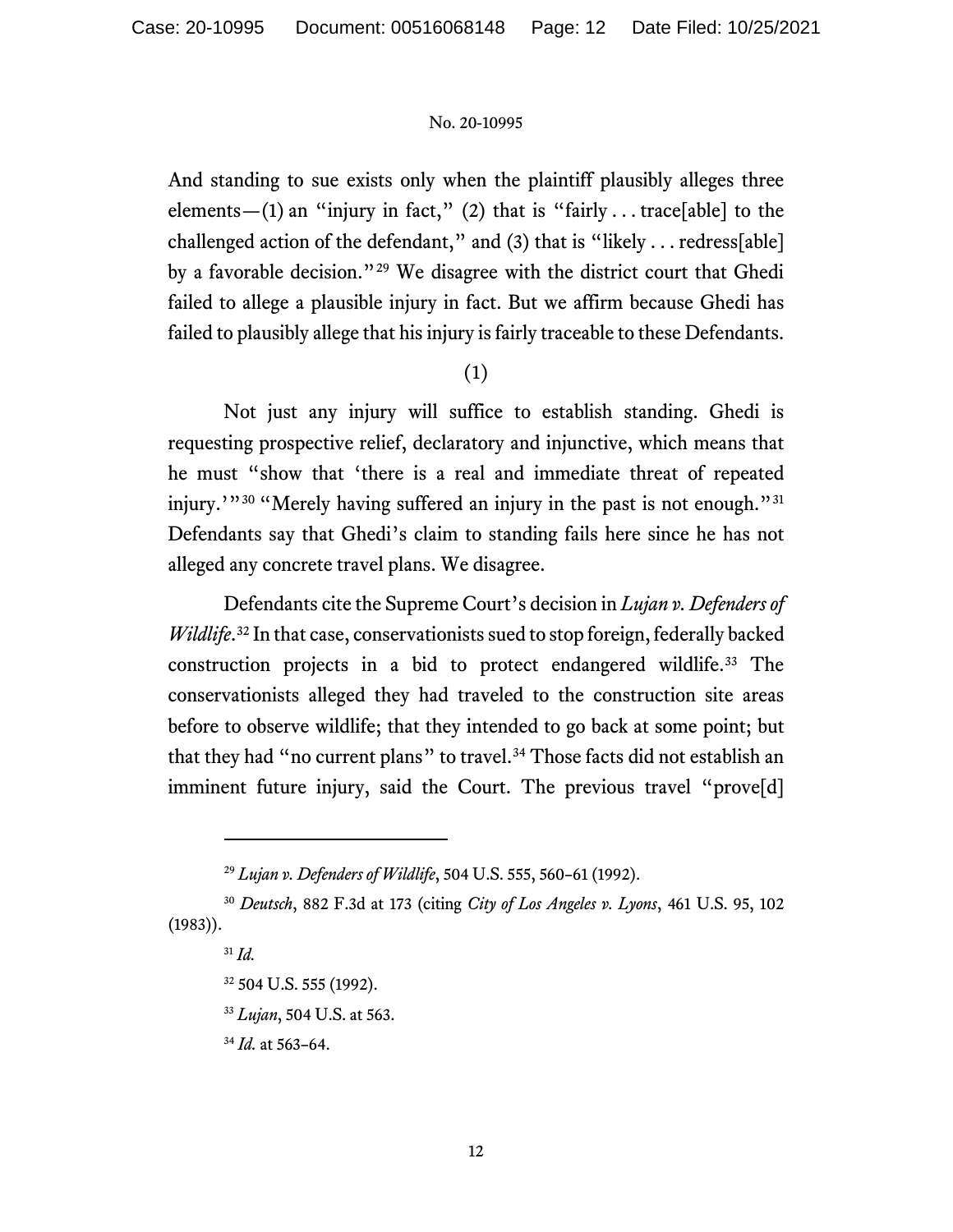nothing," and mere "'some day' intentions—without any description of concrete plans, or indeed even any specification of *when* the some day will be"—could not support an imminent future injury.<sup>[35](#page-12-0)</sup>

Comparing *Lujan* to this case, though, is an apples-to-oranges comparison. The *Lujan* conservationists neither alleged a professional need for habitual travel nor that they were injured each time they flew. Instead, they alleged that they traveled for pleasure (to view wildlife) and that their injury would occur only once they arrived at their destination (the wildlife's habitat). Ghedi, on the other hand, alleges both a professional need for habitual travel and that his injuries are tied to the *act of flying*, not his destination. He serves as president of a company operating internationally, owns international investments, and leads international charitable endeavors. He also alleges that he "frequently endures severe difficulties" whenever he flies, and that these difficulties have persisted the "last eight years." On these facts we can reasonably infer that his next flight, and thus injury, is both real and immediate. Therefore, he has plausibly alleged an injury in fact under Article III.[36](#page-12-1)

<sup>35</sup> *Id.* at 564.

<span id="page-12-1"></span><span id="page-12-0"></span><sup>36</sup> The Defendants also cite to our *en banc* decision in *Frame v. City of Arlington* for the proposition that Ghedi's has failed to allege sufficiently concrete future travel plans. 657 F.3d 215, 235 (5th Cir. 2011) (*en banc*). But our decision in *Frame* only bolsters our analysis. We certainly recognized *Lujan* for the proposition that "[m]ere 'some day' intentions . . . 'without any description of concrete plans<sup>[]</sup>' do<sup>[]</sup> not support standing." 657 F.3d at 235 (quoting *Lujan*, 504 U.S. at 564). But we also explained that "'imminence' is an 'elastic concept'" that turns on a "sufficiently high degree of likelihood" of future injury. *Id.* It is not so rigid that a plaintiff must "engage in futile gestures" to maintain standing. *Id.* at 236. Requiring Ghedi to amend his complaint with each new plane ticket would be a futile gesture, indeed.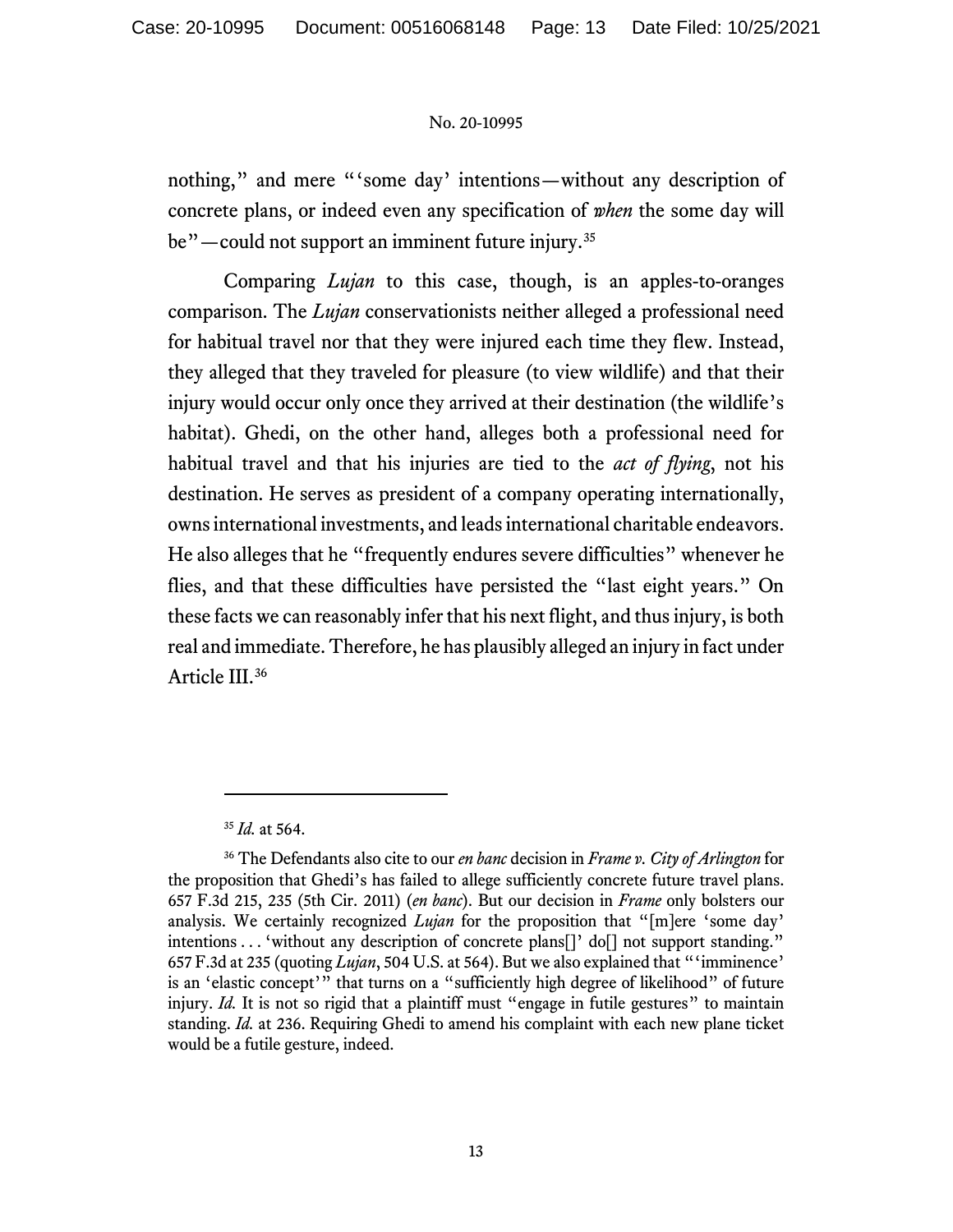# (2)

Even though we hold that Ghedi has plausibly alleged an injury in fact, he still must satisfy standing's second prong—that his injury is fairly traceable to these Defendants.[37](#page-13-0) Here Ghedi's Fourth Amendment claims falter. That is because Ghedi bases his Fourth Amendment claims on TSA and CBP agents' searching him and seizing his electronics. He argues these searches and seizures are atypical actions, even for people on the Selectee List. Yet instead of suing these agents directly, Ghedi has brought his Fourth Amendment claims against the heads of DHS, TSA, and CBP. Ghedi does not allege that any of these officials personally conducted or directed the searches or seizures he has experienced. And his allegations that his experiences are *atypical* cut against an inference that these agents are following official policy. In sum, we cannot reasonably infer that the heads of DHS, TSA, or CBP will immediately cause or ever have caused the kind of Fourth Amendment violation Ghedi alleges. At most Ghedi's allegations give rise to a reasonable inference that "the independent action[s] of some third party not before the court," individual TSA or CBP agents, will cause him future injury.<sup>[38](#page-13-1)</sup> Such a connection cannot support traceability for standing.<sup>[39](#page-13-2)</sup> Therefore, Ghedi has failed to plausibly plead that his injury in fact is fairly traceable to the Defendants he has sued.

# B

<span id="page-13-0"></span>We turn next to Ghedi's Fifth Amendment claims. Ghedi claims that the DHS TRIP system violates his Due Process rights because it "provides individuals like [himself] with no adequate redress avenue to contest the

<sup>37</sup> *Lujan*, 504 U.S. at 560.

<span id="page-13-1"></span><sup>38</sup> *Id.* (quoting *Simon v. E. Ky. Welfare Rights Org.*, 426 U.S. 26, 41–21 (1976)).

<span id="page-13-2"></span><sup>39</sup> *Id.*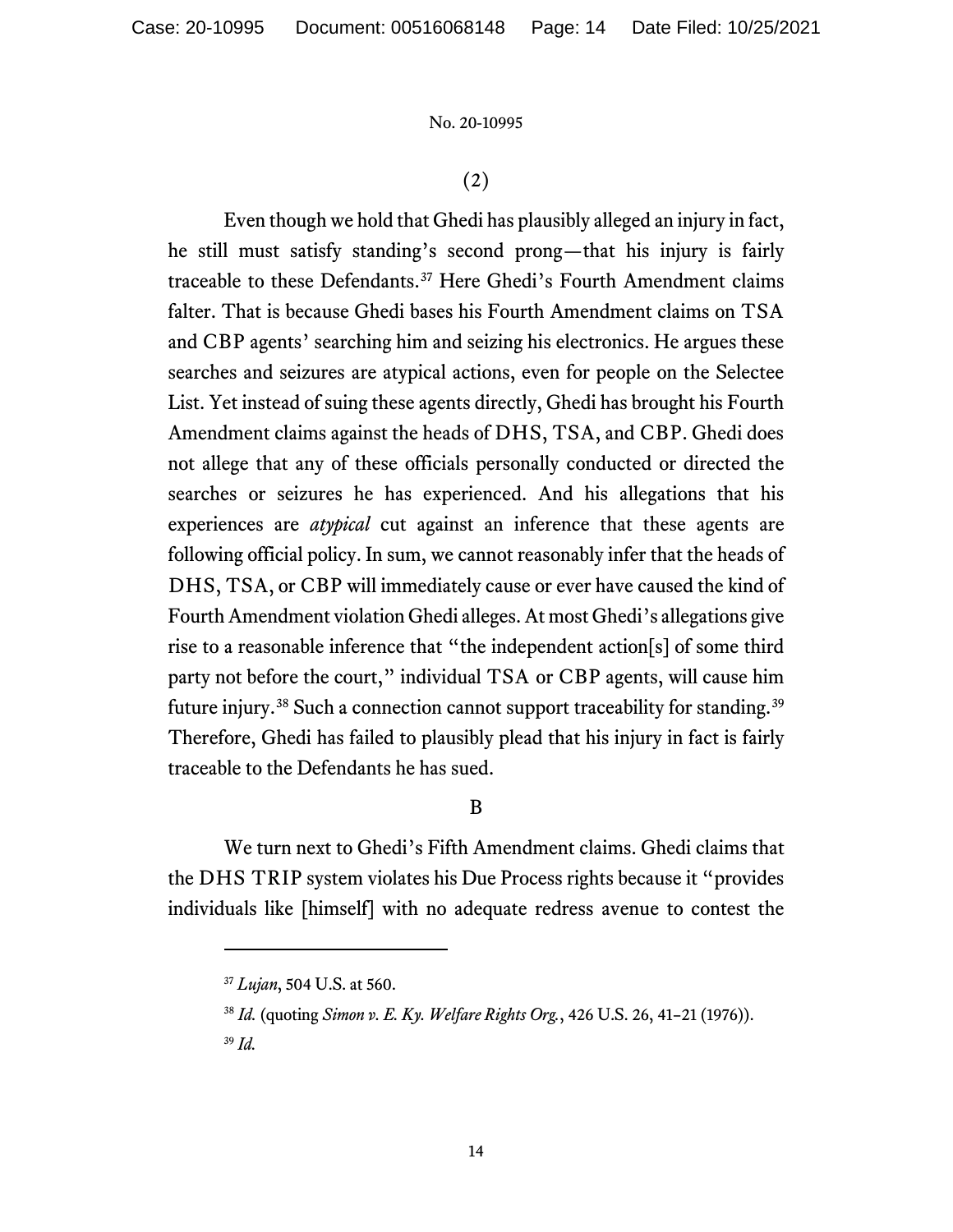deprivation of their constitutionally protected liberty interests."[40](#page-14-0) The Due Process clause provides that "[n]o person shall . . . be deprived of life, liberty, or property, without due process of law."[41](#page-14-1) But it "is not a general fairness guarantee."[42](#page-14-2) As both its text and Ghedi's invocation make plain, Ghedi must start by plausibly pleading some *deprivation*. He fails to do so. [43](#page-14-3)

# (1)

Ghedi first alleges that Defendants have deprived him of his right to travel. His complaint alleges, in support, that he must get his boarding pass at the airport, has experienced extra searches after returning from international flights, has missed some flights, and has been removed twice from an airplane after boarding. But Ghedi never alleges that he was prevented from ultimately getting to his final destination. At most, these allegations lead to a reasonable inference that the Government has

<span id="page-14-0"></span><sup>40</sup> We note that Ghedi has plausibly pleaded standing to bring his claims under the Fifth Amendment. Unlike his claims under the Fourth Amendment, which largely challenge atypical intrusions attributable to the decisions of individual TSA agents, Ghedi's Fifth Amendment claims are directed an agency policy—the DHS TRIP system. That ameliorates the traceability problem that we identified with Ghedi's Fourth Amendment claims. And because we could order these Defendants to make changes to the DHS TRIP system if it violates Due Process, *see Mathews v. Eldridge*, 424 U.S. 319, 335 (1976) (outlining the test for evaluating whether agency procedures meet procedural due process minimums), that makes Ghedi's Fifth Amendment claims "likely . . . redress[able] by a favorable decision." *Lujan*, 504 U.S. at 561.

<sup>&</sup>lt;sup>41</sup> U.S. CONST. amend. V.

<sup>42</sup> *Doe v. Purdue Univ.*, 928 F.3d 652, 659 (7th Cir. 2019).

<span id="page-14-3"></span><span id="page-14-2"></span><span id="page-14-1"></span><sup>&</sup>lt;sup>43</sup> Because Ghedi has failed to plausibly plead a deprivation, we do not reach the separate constitutional question: Whether the DHS TRIP procedures are constitutionally adequate. *See Ashwander v. Tenn. Valley Auth.*, 297 U.S. 288, 346 (1936) (Brandeis, J., concurring) (answering constitutional questions "is legitimate only in the last resort, and as a necessity in the determination of real, earnest, and vital controversy between individuals" (quoting *Chicago & Grand Trunk Ry. Co. v. Wellman*, 143 U.S. 339, 345  $(1892))$ .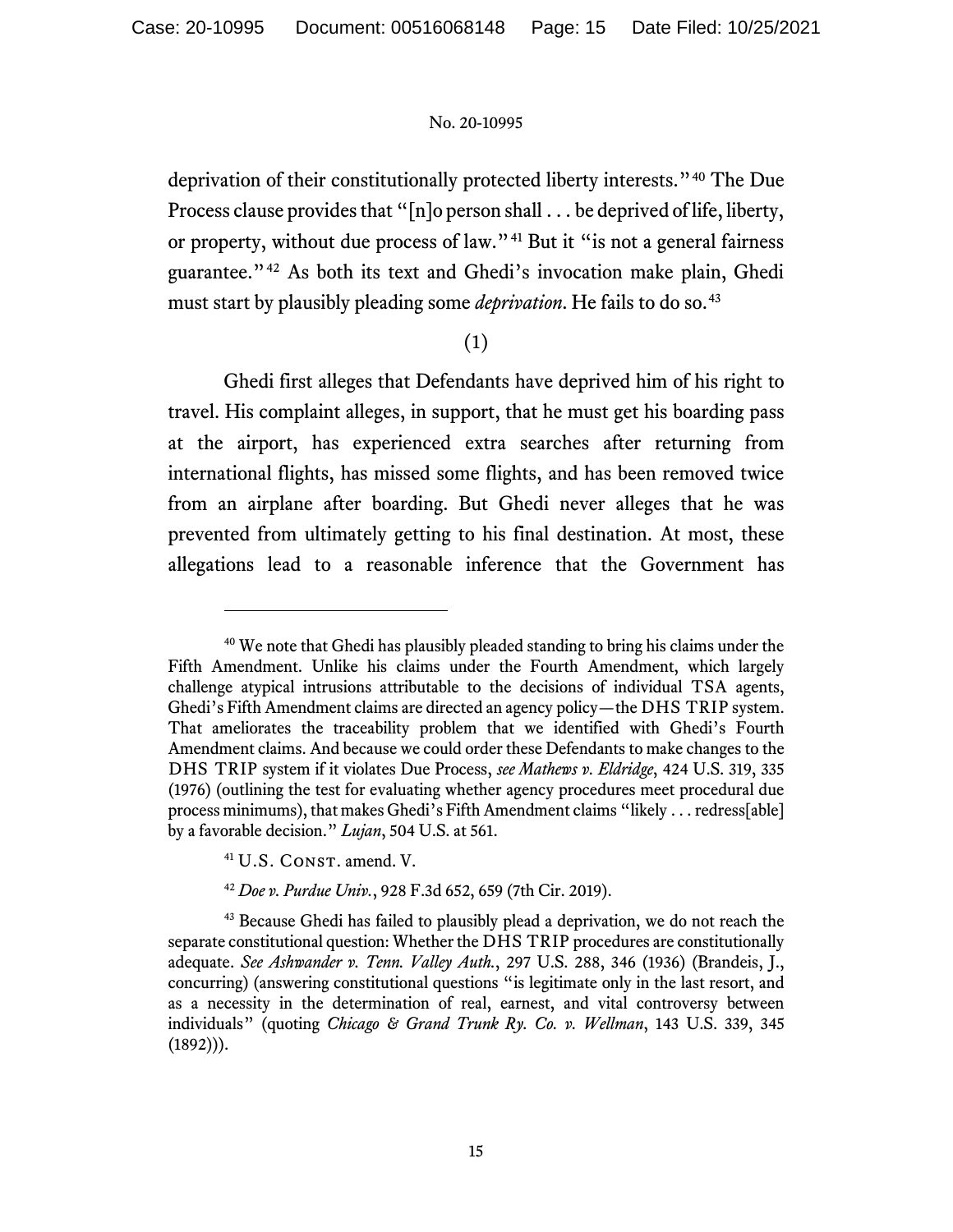inconvenienced Ghedi. But they do not plausibly allege a deprivation of Ghedi's right to travel.

In short, Ghedi has no right to hassle-free travel. In the Supreme Court's view, international travel is a "*freedom*" subject to "reasonable governmental regulation."[44](#page-15-0) And when it comes to reasonable governmental regulation, our sister circuits have held that Government-caused inconveniences during international travel do not deprive a traveler's right to travel. In the Sixth Circuit's view, "incidental or negligible" delays of "ten minutes" to "an entire day" do not "implicate the right to travel."<sup>[45](#page-15-1)</sup> The Second and Tenth Circuits have held the same.<sup>[46](#page-15-2)</sup> Ghedi has therefore failed to plausibly allege that he has been deprived of his right to travel internationally by the extra security measures he has experienced.

# (2)

Ghedi's allegation that Defendants have deprived him of his right to freely practice his chosen profession also fails. While we have recognized that right before, Ghedi must plead facts showing that Defendants "effectively foreclosed" him from practicing his chosen profession to show a deprivation. [47](#page-15-3) Ghedi pleads only that the extra screenings make it "nearly impossible to do" his business and humanitarian work "effectively." But these threadbare allegations do not give rise to a reasonable inference that the

<sup>44</sup> *Haig v. Agee*, 453 U.S. 280, 306 (1981).

<sup>45</sup> *Beydoun*, 871 F.3d at 468.

<span id="page-15-3"></span><span id="page-15-2"></span><span id="page-15-1"></span><span id="page-15-0"></span><sup>46</sup> *See Torraco v. Port Auth. of N.Y. & N.J.*, 615 F.3d 129, 141 (2d Cir. 2010) (holding that delaying a traveler for "little over one day . . . was a minor restriction that did not result in a denial of the right to travel"); *Abdi*, 942 F.3d at 1032 (rejecting that the Government deprived a traveler's due process rights because a "forty-eight-hour delay . . . reasonably encumbered" him).

<sup>47</sup> *Martin v. Mem'l Hosp. at Gulfport*, 130 F.3d 1143, 1148 (5th Cir. 1997).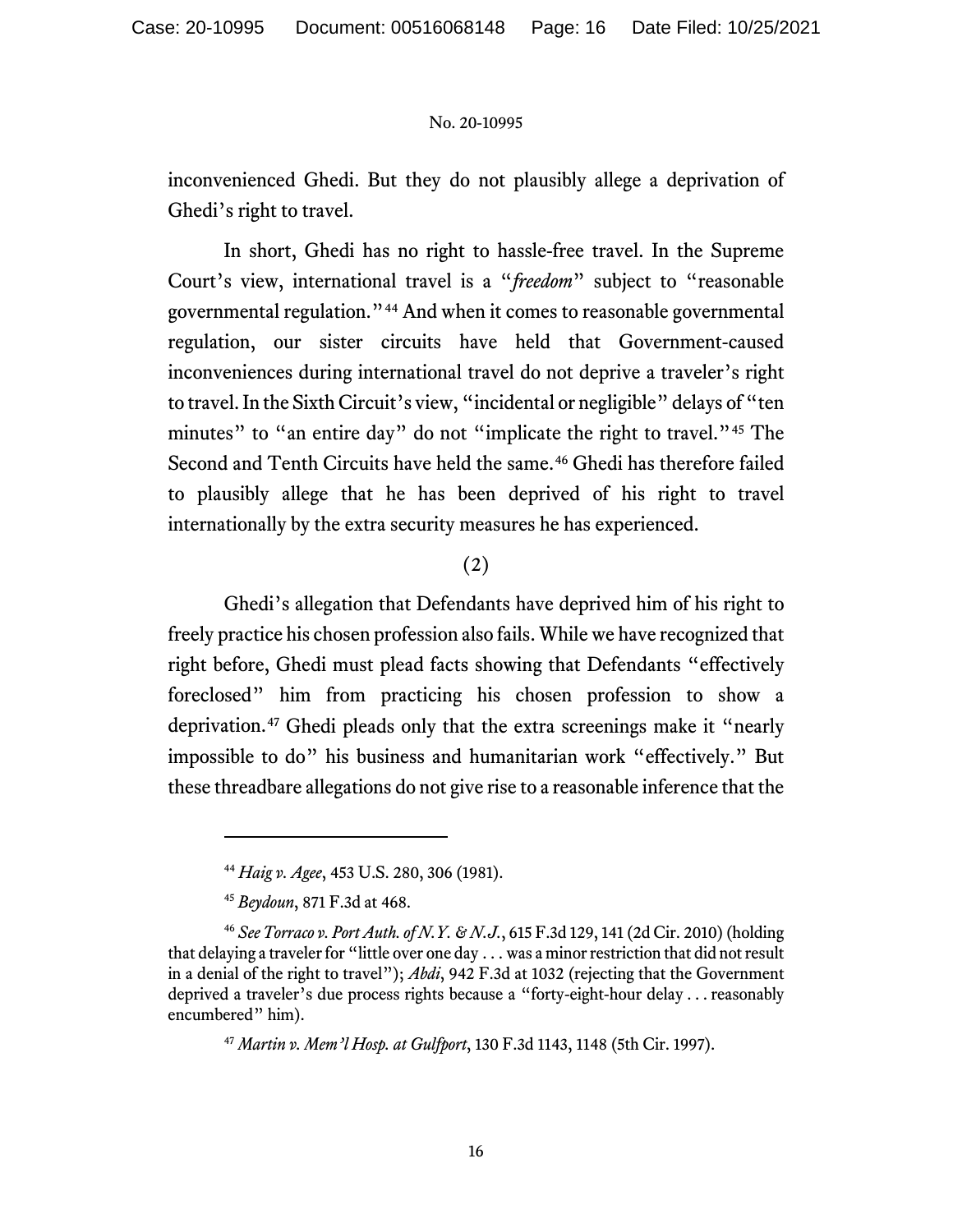Government has effectively foreclosed Ghedi from serving as president of his company. And Ghedi points to no caselaw supporting that his liberty interest in practicing his chosen profession extends to his charitable endeavors. Here too, then, Ghedi has failed to plausibly allege a deprivation of a constitutionally protected interest.

# (3)

Ghedi finally asserts that Defendants have deprived him of his liberty interest in his reputation. We have noted before that "the infliction of a stigma on a person's reputation by a state official, without more, does not infringe upon a protected liberty interest."[48](#page-16-0) *More* means that Ghedi must plausibly allege both "stigma" and "an infringement of some other interest."[49](#page-16-1) Ghedi has not plausibly pleaded either.

As we noted at the outset, Ghedi's status on the Selectee List is a Government secret. Simply put, secrets are not stigmas. The very harm that a stigma inflicts comes from its public nature. [50](#page-16-2) Ghedi pleaded no facts to support that the Government has ever published his status—one way or the other—on the Selectee List. His assertions that the Government has attached the "stigmatizing label of 'suspected terrorist'" and "harm[ed] . . . his reputation" are legal conclusions, not factual allegations. But even if that were not the case, our preceding analysis shows that Ghedi failed to plausibly plead an infringement of some other interest. Ghedi has

<span id="page-16-0"></span><sup>48</sup> *Blackburn v. City of Marshall*, 42 F.3d 925, 935 (5th Cir. 1995) (citing *Paul v. Davis,* 424 U.S. 693, 710–11 (1976)).

<sup>49</sup> *Id.*

<span id="page-16-2"></span><span id="page-16-1"></span><sup>50</sup> *See Bledsoe v. City of Horn Lake*, 449 F.3d 650, 653 (5th Cir. 2006) (requiring stigmatizing charges be "made public"); *see also Paul*, 424 U.S. at 701–02 (focusing on the effect of a stigma on a person's public reputation, tying it to "governmental defamation").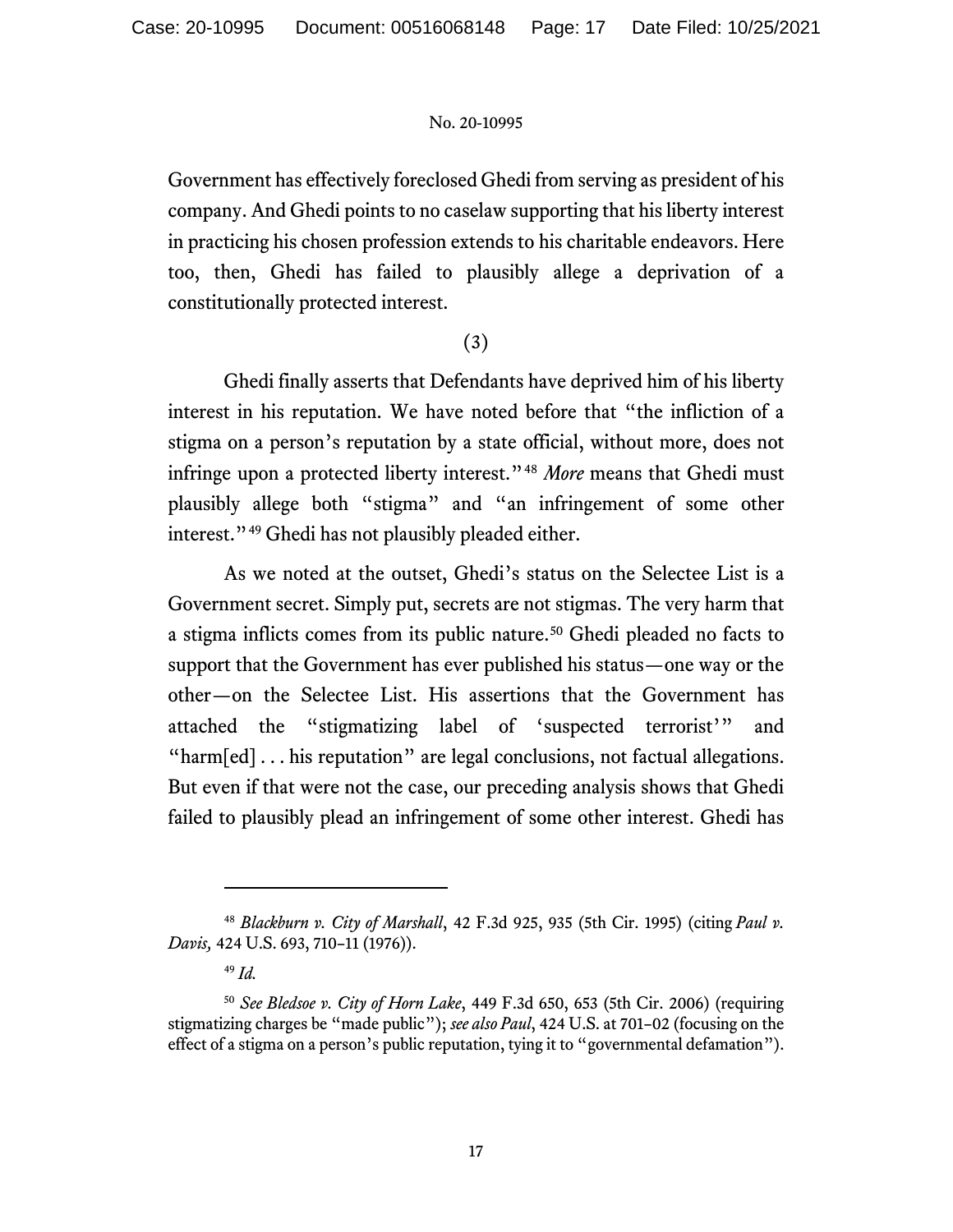therefore failed to plausibly plead that Defendants have deprived him of his liberty interest in his reputation.

# IV

Ghedi further asserts that the district court erred in dismissing his two claims under the APA. We disagree. Neither claim is plausible.

# A

The Fourth Count in Ghedi's complaint alleges that "all" the Defendants are violating the APA by "implementing policies or practices that permit, or fail to prevent, Defendants' arbitrary and capricious decision making." An agency certainly has no power to take actions that are "arbitrary, capricious, an abuse of discretion, or otherwise not in accordance with law."[51](#page-17-0) But the only *policy* Ghedi directly identifies is the DHS TRIP process. And Ghedi's complaints about the DHS TRIP process boil down to one claim: that even after he used the DHS TRIP process, the "warrantless and invasive searches" continued. That may be why the district court found these allegations "coextensive with [Ghedi's] due process and Fourth Amendment claims." Because we have already held that Ghedi failed to plausibly plead standing under the Fourth Amendment or state a claim under the Fifth, he has likewise failed to plausibly plead this claim.

<span id="page-17-0"></span> $51$  5 U.S.C. § 706(2)(A).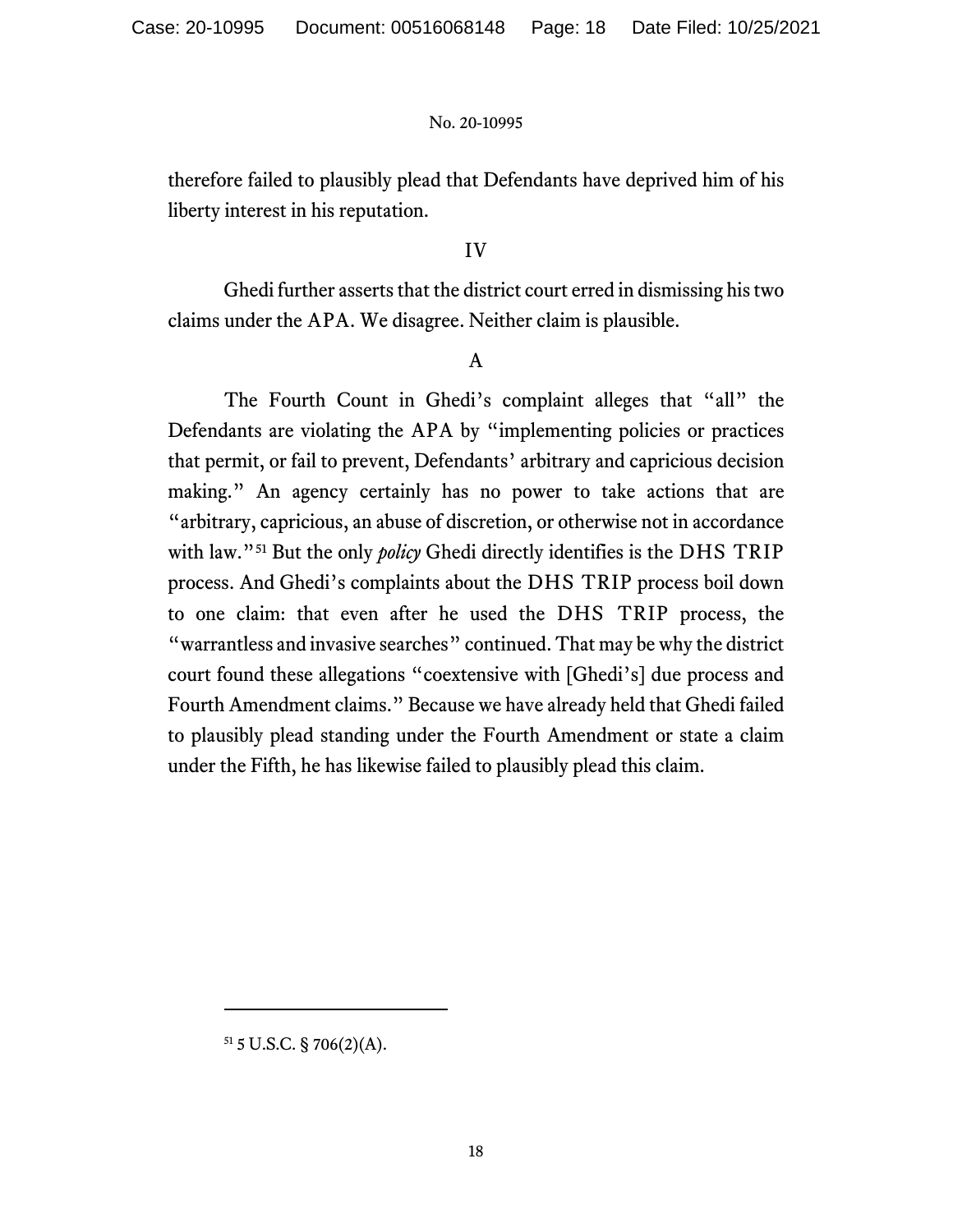# B

The Fifth Count<sup>[52](#page-18-0)</sup> in Ghedi's complaint alleges that the Attorney General, FBI Director, and TSC Director acted arbitrarily and capriciously by placing him on the Selectee List. Again, we agree that federal agencies cannot take arbitrary and capricious actions.<sup>[53](#page-18-1)</sup> But "[t]he arbitrary and capricious standard is 'highly deferential,' and we must afford the agency's decision 'a presumption of regularity.'"[54](#page-18-2) Ghedi's core factual allegation is that he was placed on the Selectee List for "declining to serve as an FBI informant." But he then further alleges that he was placed on the Selectee List only "in part" because of his refusing the FBI, and that the Government regularly requires at least reasonable suspicion for anyone it places on it. Even if we could reasonably infer that Ghedi is, indeed, on the Selectee List, Ghedi's own admissions make it only speculative that he was placed on it in retaliation. Therefore, Ghedi's allegations do not permit a reasonable inference that these Defendants violated typical review processes to retaliate against him[.55](#page-18-3)

<span id="page-18-1"></span><span id="page-18-0"></span><sup>&</sup>lt;sup>52</sup> It is the fifth count only in order. Ghedi's complaint, though, labeled it "Count Six."

 $53 \text{ } S706(2)(\text{A}).$ 

<sup>54</sup> *Hayward v. U.S. Dep't of Lab.*, 536 F.3d 376, 379 (5th Cir. 2008).

<span id="page-18-3"></span><span id="page-18-2"></span><sup>55</sup> *See Ashcroft*, 556 U.S. at 679 ("But where the well-pleaded facts do not permit the court to infer more than the mere possibility of misconduct, the complaint has alleged but it has not 'show[n]'—'that the pleader is entitled to relief.'") (quoting FED. R. CIV. P.  $8(a)(2)$ ).